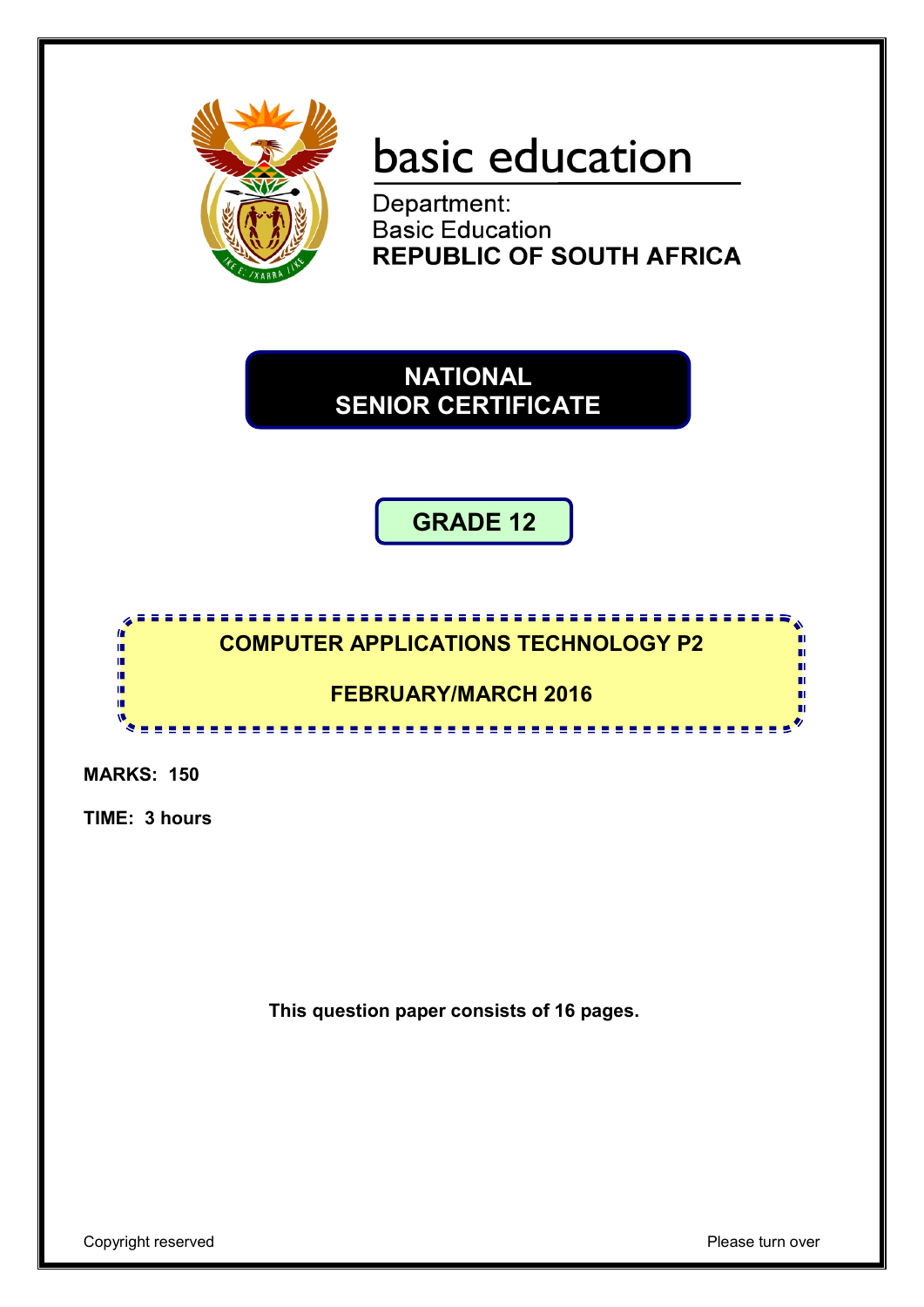#### **INSTRUCTIONS AND INFORMATION**

1. This question paper consists of:

| <b>SECTION A</b> | $(25 \text{ marks})$ |
|------------------|----------------------|
| <b>SECTION B</b> | $(75 \text{ marks})$ |
| <b>SECTION C</b> | $(50 \text{ marks})$ |

- 2. Answer ALL the questions.
- 3. Number the answers correctly according to the numbering system used in this question paper.
- 4. Start EACH question on a NEW page.
- 5. Do NOT write in the right-hand margin of the ANSWER BOOK.
- 6. Leave a line after EACH subquestion.
- 7. Generally, one mark is allocated per fact; therefore, a 2-mark question would usually require TWO facts, et cetera.
- 8. Write neatly and legibly.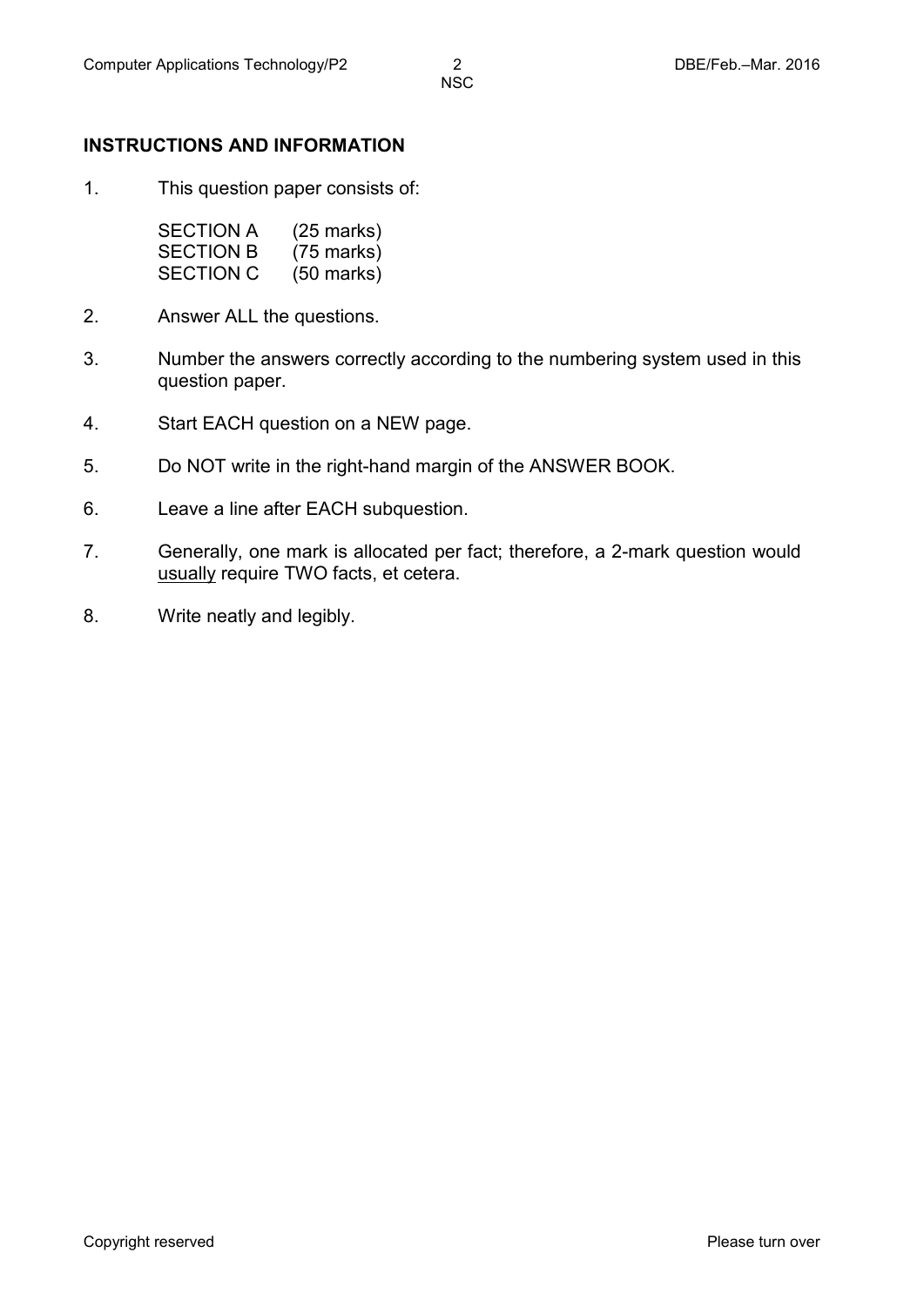#### **SECTION A**

#### **QUESTION 1: MATCHING ITEMS**

Choose a term/concept from COLUMN B that matches a description in COLUMN A. Write only the letter (A–S) next to the question number (1.1–1.10) in the ANSWER BOOK, for example 1.11 T.

|      | <b>COLUMN A</b>                                                                                                                                                                                         |              | <b>COLUMN B</b>      |
|------|---------------------------------------------------------------------------------------------------------------------------------------------------------------------------------------------------------|--------------|----------------------|
| 1.1  | A handheld computing device<br>which can also be used to make<br>and receive calls                                                                                                                      | A<br>B       | <b>ROM</b><br>report |
| 1.2  | A small program that allows the<br>operating system to communicate                                                                                                                                      | $\mathsf C$  | blog                 |
|      | with the hardware and to control it                                                                                                                                                                     | D            | <b>GPS</b> device    |
| 1.3  | A type of memory that<br>permanently stores instructions                                                                                                                                                | Е            | <b>LAN</b>           |
|      | used while booting a computer                                                                                                                                                                           | F            | <b>RSS</b>           |
| 1.4  | Concepts of hardware design that<br>considers the health and comfort                                                                                                                                    | G            | utilities            |
|      | of users                                                                                                                                                                                                | H            | questionnaire        |
| 1.5  | A network that covers a limited                                                                                                                                                                         | J            | query                |
| 1.6  | area<br>A general term used to describe a<br>class of software that negatively<br>affects your computer<br>A service that automatically<br>delivers new content or<br>notifications of new content from | J            | <b>RSI</b>           |
|      |                                                                                                                                                                                                         | K            | phablet              |
| 1.7  |                                                                                                                                                                                                         | L            | <b>WAN</b>           |
|      |                                                                                                                                                                                                         | M            | driver               |
|      | websites                                                                                                                                                                                                |              | import               |
| 1.8  | An object in a database that uses<br>criteria to retrieve specific records<br>or information                                                                                                            | O            | <b>RAM</b>           |
|      |                                                                                                                                                                                                         | $\mathsf{P}$ | malware              |
| 1.9  | An instrument used to gather                                                                                                                                                                            | Q            | ergonomics           |
|      | information from people                                                                                                                                                                                 | R            | podcast              |
| 1.10 | To transfer data from a<br>spreadsheet for use in a<br>database                                                                                                                                         | S            | formatting           |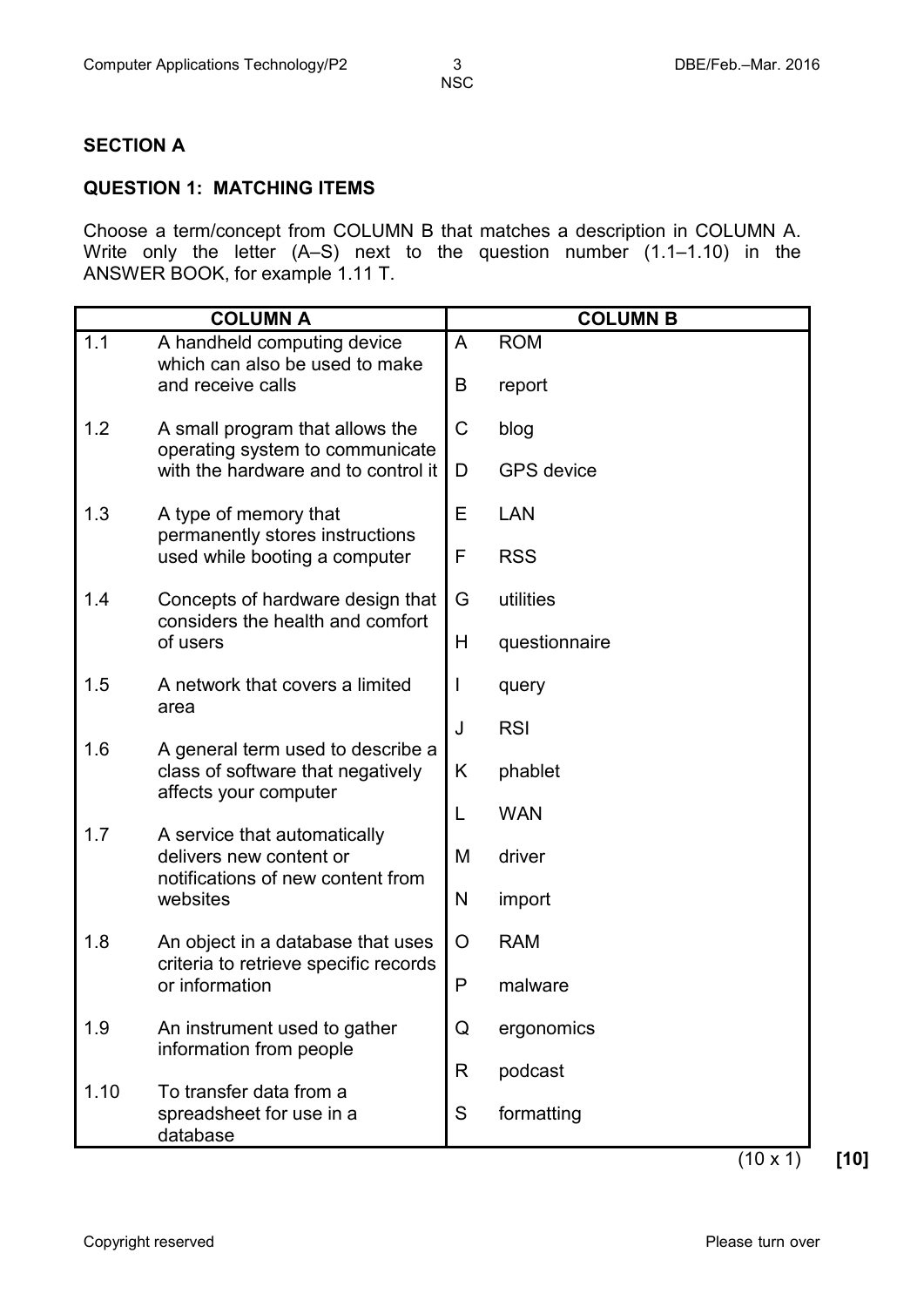#### **QUESTION 2: MULTIPLE-CHOICE QUESTIONS**

Various options are given as possible answers to the following questions. Choose the answer and write only the letter (A–D) next to the question number (2.1–2.10) in the ANSWER BOOK, for example 2.11 D.

| 2.1 | Which ONE of the following is a technology commonly used to connect a<br>variety of different devices to a computer? |                                                                                                                                               |     |
|-----|----------------------------------------------------------------------------------------------------------------------|-----------------------------------------------------------------------------------------------------------------------------------------------|-----|
|     | A<br>B<br>C<br>D                                                                                                     | <b>UPS</b><br><b>GUI</b><br><b>USB</b><br><b>SSD</b>                                                                                          | (1) |
| 2.2 |                                                                                                                      | The/An  retains the data stored on it even if the power goes off.                                                                             |     |
|     | A<br>B<br>C<br>D                                                                                                     | <b>RAM</b><br><b>HDD</b><br><b>LED</b><br><b>CPU</b>                                                                                          | (1) |
| 2.3 |                                                                                                                      | A/An  is a device that provides power to a computer system.                                                                                   |     |
|     | A<br>B<br>C<br>D                                                                                                     | <b>PSU</b><br><b>ROM</b><br><b>ATM</b><br><b>GPS</b>                                                                                          | (1) |
| 2.4 |                                                                                                                      | Which ONE of the following is NOT an example of a system utility?                                                                             |     |
|     | A<br>B<br>$\mathsf C$<br>D                                                                                           | <b>Task Manager</b><br><b>Disk Cleanup</b><br><b>Disk Defragmenter</b><br><b>Word Processor</b>                                               | (1) |
| 2.5 |                                                                                                                      | Which ONE of the following is NOT considered a part of the general<br>information processing cycle used on all computers?                     |     |
|     | B<br>$\mathsf C$<br>D                                                                                                | A Input<br>Analysis<br>Output<br>Storage                                                                                                      | (1) |
| 2.6 |                                                                                                                      | Which ONE of the following refers to a private internal network which can be<br>accessed only by employees from outside the company building? |     |
|     | A<br>R                                                                                                               | <b>VPN</b><br>DCC                                                                                                                             |     |

- B RSS
- C MySpace
- D Extranet (1)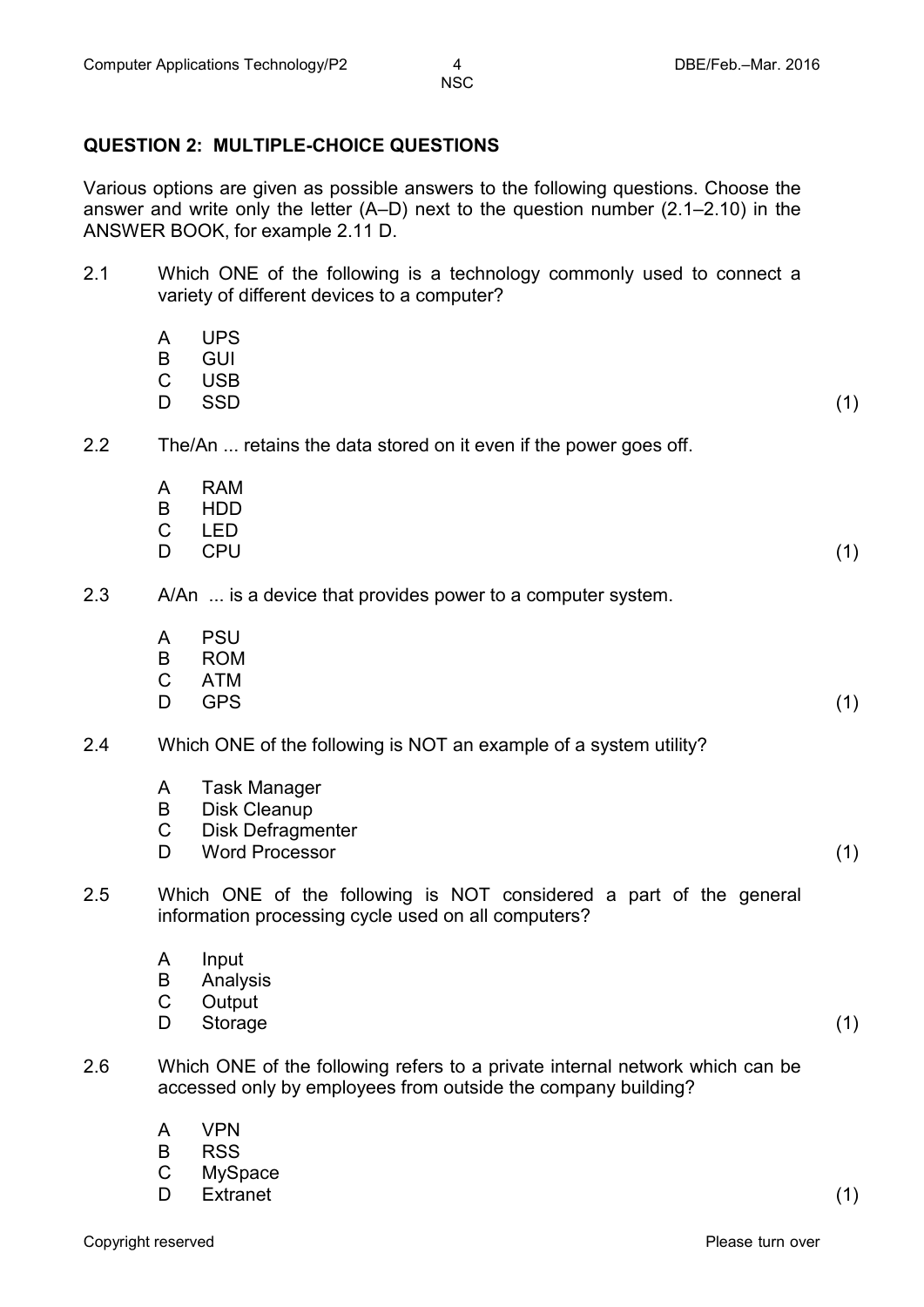- 2.7 Which ONE of the following is a company that provides services such as Internet access?
	- A **HTTP**
	- B IP
	- $\mathcal{C}$ ISP
	- D  $\mathsf{URL} \tag{1}$
- 2.8 ... is an example of an e-commerce website.
	- A YouTube
	- B eBay
	- C
	- D Spotify<br>iCloud iCloud (1)

- 2.9 Which ONE of the following is an e-mail field used to add another e-mail address in order to send a copy of the same message to a different recipient?
	- A B  $\mathcal{C}$ CD HD
	- D OS  $CC$  (1)
- 2.10 ... refers to an injury that can occur from the continuous use of an input device such as a keyboard.
	- A **RSI**
	- B OMR
	- C RFID
	- D. CPU (1)

**[10]**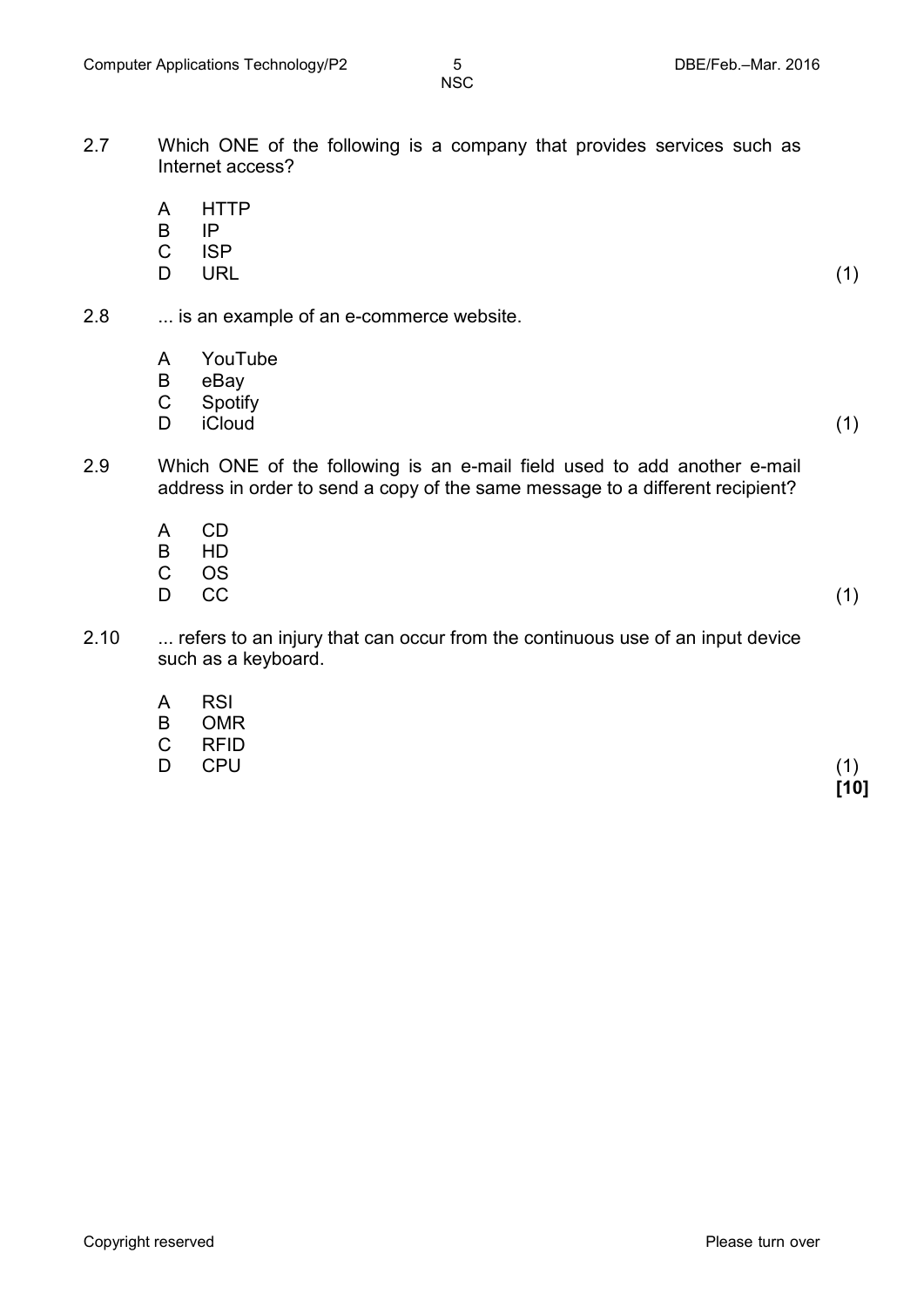#### **QUESTION 3: TRUE/FALSE ITEMS**

Indicate whether the following statements are TRUE or FALSE. Choose the answer and write 'true' or 'false' next to the question number (3.1–3.5) in the ANSWER BOOK. Correct the statement if it is FALSE. Change the underlined word(s) to make the statement TRUE. (You may not simply use the word 'NOT' to change the statement.)

#### **EXAMPLES:**

| <b>QUESTION</b>                                           | <b>ANSWER</b>    |
|-----------------------------------------------------------|------------------|
| Computer program instructions are<br>executed by the CPU. | <b>True</b>      |
| Dot matrix, inkjet and laser are types of<br>keyboards.   | False – printers |

|     | <b>TOTAL SECTION A:</b>                                                                                                                                  | 25         |
|-----|----------------------------------------------------------------------------------------------------------------------------------------------------------|------------|
| 3.5 | Freeware is a general term for e-mails sent to you that you did not request<br>and that often contain advertising.                                       | (1)<br>[5] |
| 3.4 | Posing as someone else online is considered to be bandwidth theft.                                                                                       | (1)        |
| 3.3 | "Africa' can be used as a criterion for a field in a database query to return all<br>the records starting with the word 'Africa' in that specific field. | (1)        |
| 3.2 | HTML is a markup language used to create websites.                                                                                                       | (1)        |
| 3.1 | The input mask feature of a database ensures that no two records can be<br>identical in a table.                                                         | (1)        |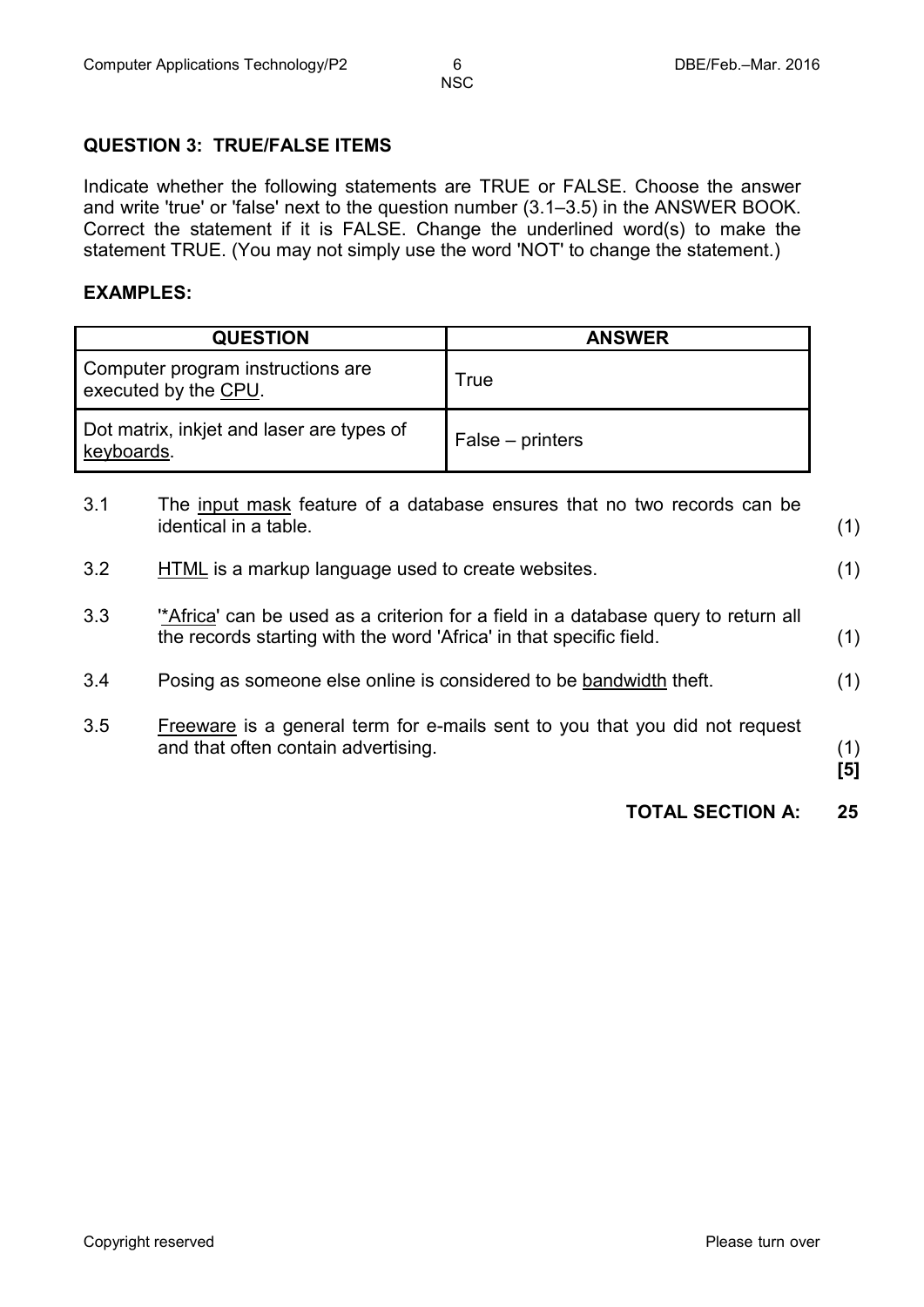## **SECTION B**

### **QUESTION 4: SYSTEMS TECHNOLOGIES**

| 4.1  |                                                                                                                                                               | Give TWO reasons for converting a document to PDF format.                                                           | (2)           |
|------|---------------------------------------------------------------------------------------------------------------------------------------------------------------|---------------------------------------------------------------------------------------------------------------------|---------------|
| 4.2  | What is the difference between system software and application software?<br>(2)                                                                               |                                                                                                                     |               |
| 4.3  | State the TWO steps you would need to follow to close an application that has<br>stopped working, without restarting the computer or switching it off.<br>(2) |                                                                                                                     |               |
| 4.4  |                                                                                                                                                               | An operating system includes a number of different utility programs.                                                |               |
|      | 4.4.1                                                                                                                                                         | What kind of utility program is used to reduce the size of files?                                                   | (1)           |
|      | 4.4.2                                                                                                                                                         | Describe what <i>printer queuing</i> is in terms of how it is used.                                                 | (2)           |
| 4.5  |                                                                                                                                                               | Data needs to be kept safe due to security threats.                                                                 |               |
|      | 4.5.1                                                                                                                                                         | What type of software secretly collects private information about a<br>user?                                        | (1)           |
|      | 4.5.2                                                                                                                                                         | Explain what a <i>firewall</i> is AND what its general function is.                                                 | (2)           |
| 4.6  |                                                                                                                                                               | Explain what <i>adware</i> is AND state TWO problems related to adware.                                             | (3)           |
| 4.7  | Explain how adding more RAM to a computer can improve the overall system<br>performance of the computer.<br>(2)                                               |                                                                                                                     |               |
| 4.8  | State TWO potential disadvantages of using a wireless keyboard or mouse.                                                                                      |                                                                                                                     | (2)           |
| 4.9  | What does it mean when you say that RAM is volatile?<br>(1)                                                                                                   |                                                                                                                     |               |
| 4.10 |                                                                                                                                                               | State TWO potential disadvantages of using online applications.                                                     | (2)           |
| 4.11 |                                                                                                                                                               | State ONE situation in which it might be necessary to restart your computer<br>other than when it freezes or hangs. | (1)           |
| 4.12 |                                                                                                                                                               | State TWO advantages of using HDMI technology instead of VGA technology.                                            | (2)<br>$[25]$ |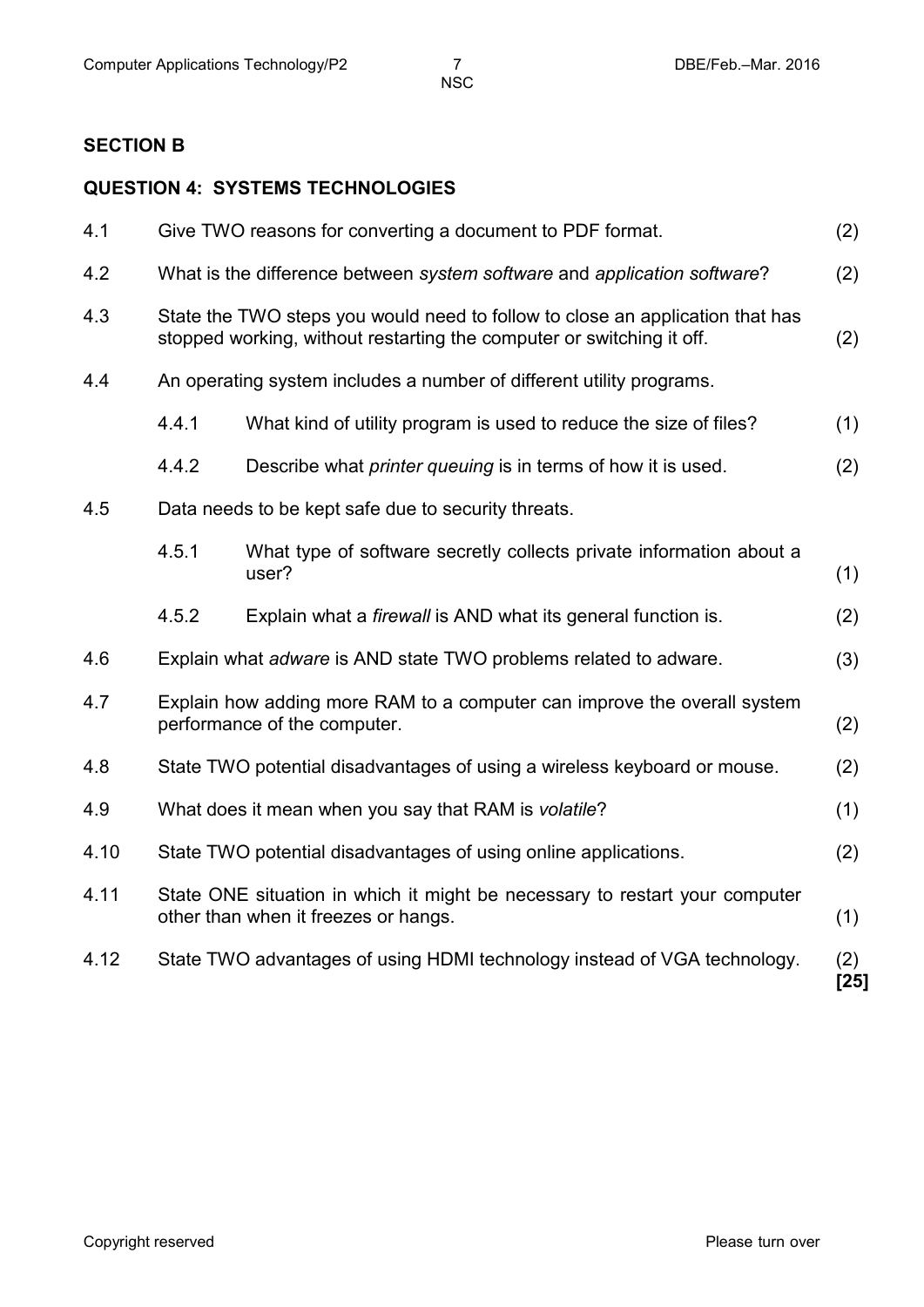#### **QUESTION 5: INTERNET AND NETWORK TECHNOLOGIES**

| 5.1 |                                                                                                                         | Briefly explain the term broadband.                                                                                                                            | (1)           |
|-----|-------------------------------------------------------------------------------------------------------------------------|----------------------------------------------------------------------------------------------------------------------------------------------------------------|---------------|
| 5.2 | 3G dongle.                                                                                                              | Explain why it is not possible to connect to a Wi-Fi network using a                                                                                           | (1)           |
| 5.3 | State TWO potential advantages of ADSL compared to 3G for Internet access<br>at home.                                   |                                                                                                                                                                |               |
| 5.4 |                                                                                                                         | State TWO aspects or properties of an Internet connection that are required,<br>or need to be considered, for frequent streaming of videos in high definition. | (2)           |
| 5.5 |                                                                                                                         | How can a group of friends access the Internet simultaneously from their<br>smartphones if only one of them has airtime/data?                                  | (2)           |
| 5.6 | Name TWO ways or features that are provided in web browsers or on web<br>pages to navigate from one website to another. |                                                                                                                                                                | (2)           |
| 5.7 | A file download from the Internet terminated before the file could be fully<br>downloaded.                              |                                                                                                                                                                |               |
|     |                                                                                                                         | State TWO strategies to prevent it from happening again.                                                                                                       | (2)           |
| 5.8 | What is the name of the technology or protocol used by communication<br>application software like Skype?                |                                                                                                                                                                | (1)           |
| 5.9 |                                                                                                                         | A variety of plug-ins can be installed on web browsers.                                                                                                        |               |
|     | 5.9.1                                                                                                                   | Why would you use or need browser plug-ins?                                                                                                                    | (1)           |
|     | 5.9.2                                                                                                                   | Give ONE common example of a browser plug-in.                                                                                                                  | (1)<br>$[15]$ |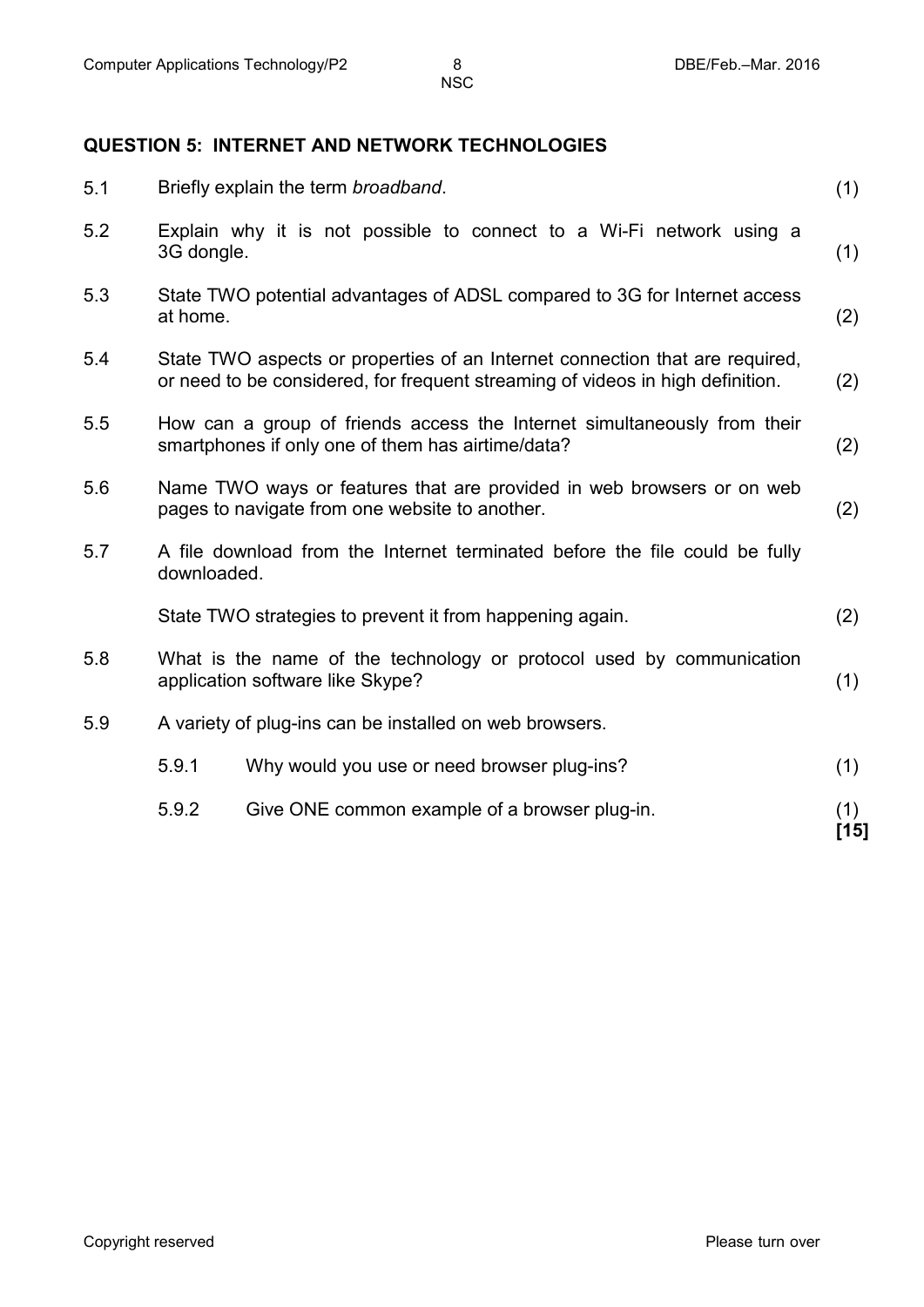#### **QUESTION 6: INFORMATION MANAGEMENT**

| 6.1              | Explain <i>plagiarism</i> in general terms.                                                                                                                                                                                      |     |
|------------------|----------------------------------------------------------------------------------------------------------------------------------------------------------------------------------------------------------------------------------|-----|
| 6.2              | Which word processing feature must be applied to headings to allow them to<br>appear in an automatic table of contents?                                                                                                          | (1) |
| 6.3              | What is the difference in function between a citation and a footnote?                                                                                                                                                            | (2) |
| $\sim$ $\lambda$ | Also as $\pi$ and $\cap$ is a set to be the second of the second term of the second term of the second second second second second second second second second second second second second second second second second second se |     |

6.4 Name TWO possible layout errors in the questionnaire below.

| Name: 2008 2010 2021 2022 2023 2024 2022 2022 2023 2024 2022 2023 2024 2022 2023 2024 2022 2023 2024 2022 2023 |                                                        | ID Number |
|----------------------------------------------------------------------------------------------------------------|--------------------------------------------------------|-----------|
|                                                                                                                | Please fill in your seven subjects in the table below. |           |
|                                                                                                                |                                                        |           |
| Grade: <u>www.community.com</u>                                                                                |                                                        |           |
| Cellphone number:                                                                                              |                                                        |           |
|                                                                                                                |                                                        |           |

- 6.5 Give TWO reasons why it would be better to conduct a survey online instead of using a paper-based questionnaire. (2)
- 6.6 State TWO features of a database that can be used to ensure that the data input is accurate. (2)

**[10]**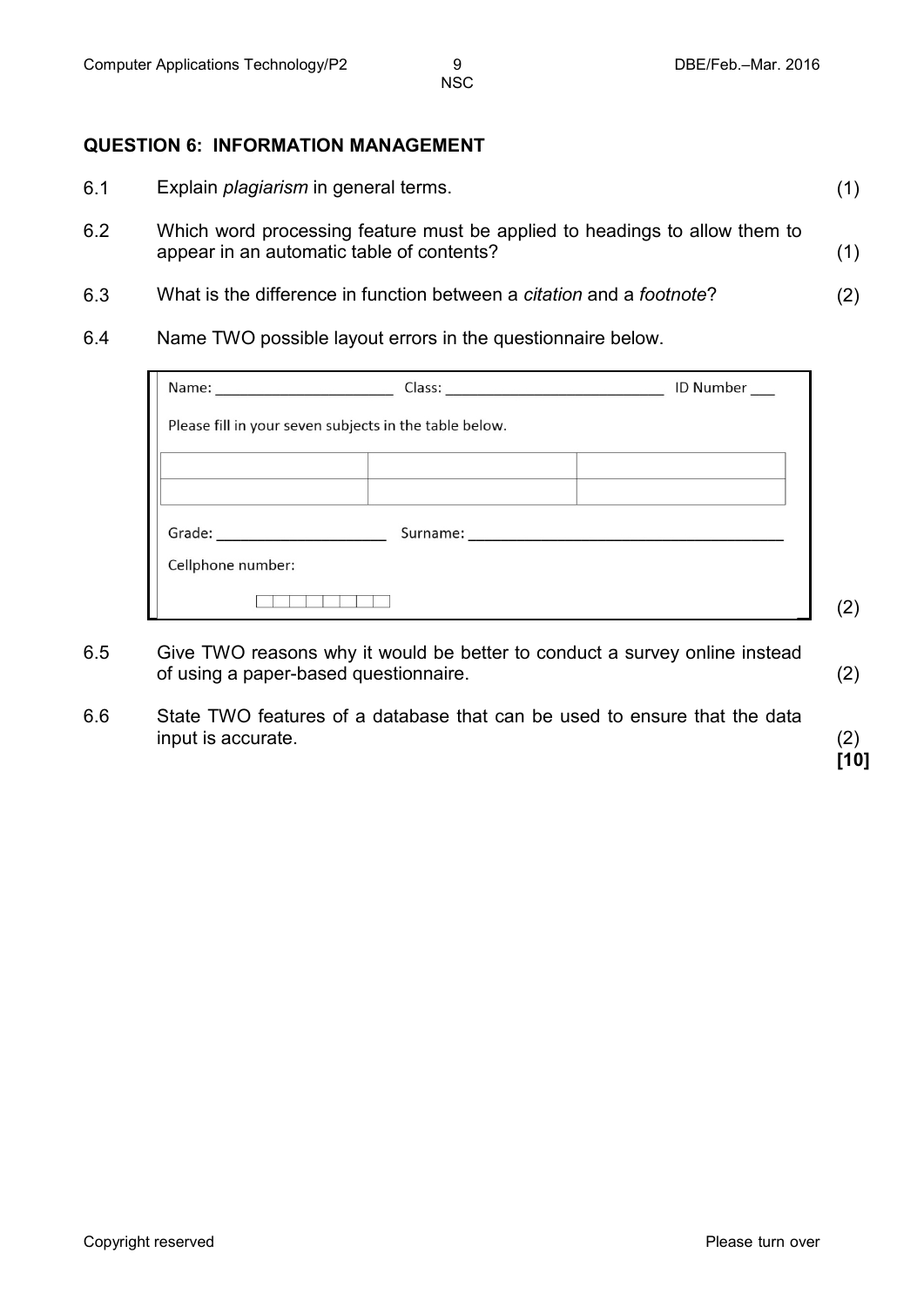#### **QUESTION 7: SOCIAL IMPLICATIONS**

| 7.1 |                                                                                                                                          | Name the principle or give the acronym that describes how human error or<br>invalid data affects the quality and accuracy of output.    | (1)         |
|-----|------------------------------------------------------------------------------------------------------------------------------------------|-----------------------------------------------------------------------------------------------------------------------------------------|-------------|
| 7.2 |                                                                                                                                          | Many websites insist that you use a strong password.                                                                                    |             |
|     |                                                                                                                                          | State TWO properties or characteristics of a strong password.                                                                           | (2)         |
| 7.3 | Name a feature of instant messaging applications or social networks that can<br>help reduce online harassment or bullying.               |                                                                                                                                         |             |
| 7.4 |                                                                                                                                          | State ONE potential negative effect or consequence of using pirated software.                                                           | (1)         |
| 7.5 |                                                                                                                                          | State TWO indications that might suggest that an e-mail is a phishing e-mail.                                                           | (2)         |
| 7.6 | You need to send a small program (.exe) file as an e-mail attachment but the<br>e-mail program reports that it cannot accept lexe files. |                                                                                                                                         |             |
|     | 7.6.1                                                                                                                                    | What is the most likely reason why e-mail programs are set up to<br>reject or block program or executable (.exe) files?                 | (1)         |
|     | 7.6.2                                                                                                                                    | Suggest a way to trick the e-mail program into accepting this file as<br>an attachment.                                                 | (1)         |
|     | 7.6.3                                                                                                                                    | What is the name given to the set of guidelines used when<br>composing an e-mail such as 'Do not send<br>large<br>very<br>attachments'? | (1)<br>[10] |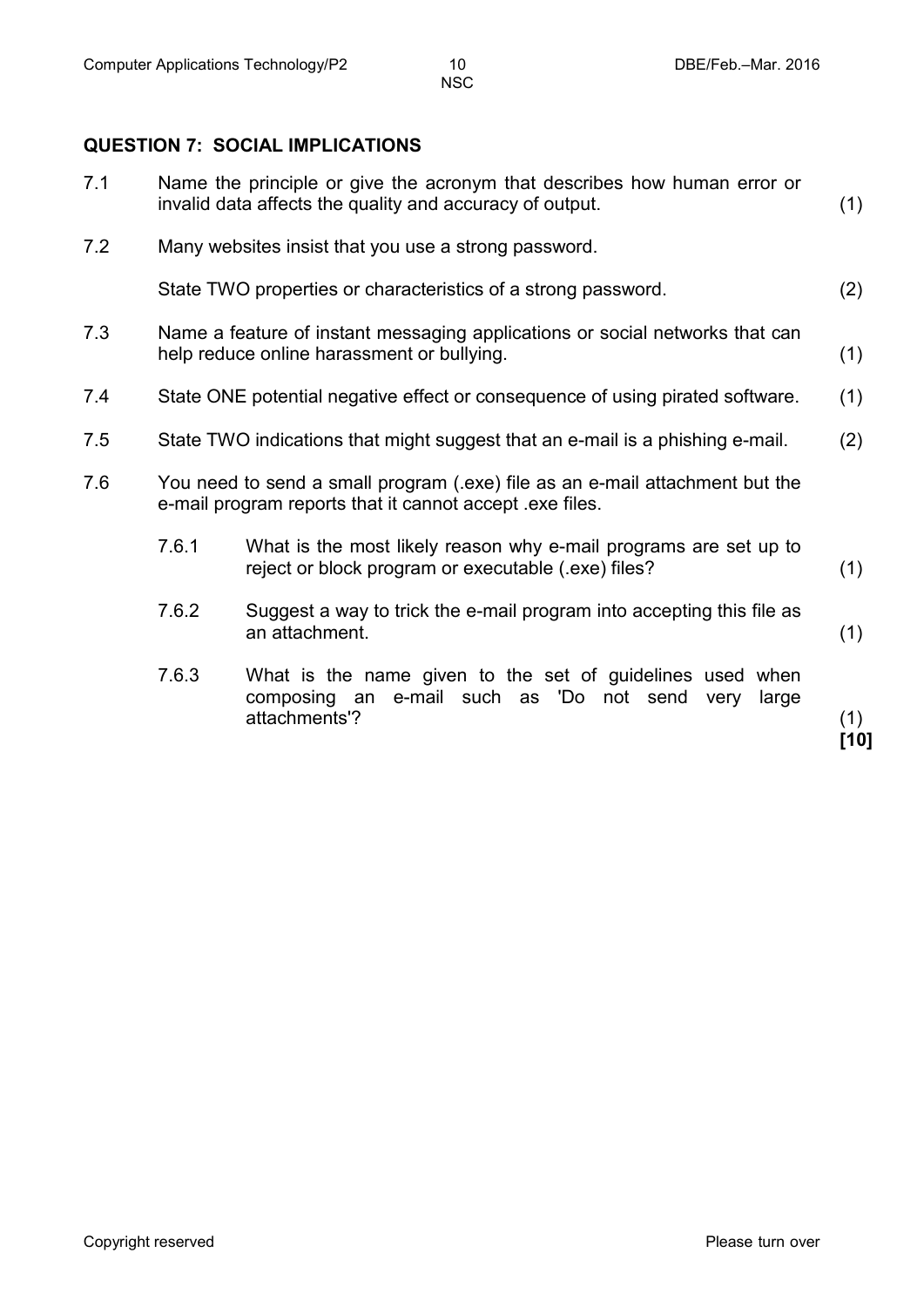#### **QUESTION 8: SOLUTION DEVELOPMENT**

- 8.1 Where should one place text in a word processing document so that it would automatically appear on every page? (1)
- 8.2 Which specific feature of a word processing program would you use to ensure that the first line of a paragraph starts against the left margin while the rest of the lines in the paragraph are further away from the margin? (1)
- 8.3 Study the screenshot below and answer the questions that follow.



- 8.3.1 How would you select the contents of columns A and C simultaneously to create a graph (without making any changes to the spreadsheet)? (2)
- 8.3.2 State TWO chart/graph features you could use or add to make the graph easier to interpret. (2)
- 8.3.3 Why would the following function not display the average of the marks for Test 1 in column B:

=AVG(B2:B6) (1)

- 
- 8.4 Name the database object that helps to present information in a format that is the most suitable for printing. (1)
- 8.5 Explain what the purpose of the AutoNumber data type in a database table is by referring to how it works. (2)
- 8.6 State TWO advantages of using a query to extract information from a database instead of a filter. (2)
- 8.7 When using a picture on a website, why should the picture be stored in the same folder as the HTML file? (1)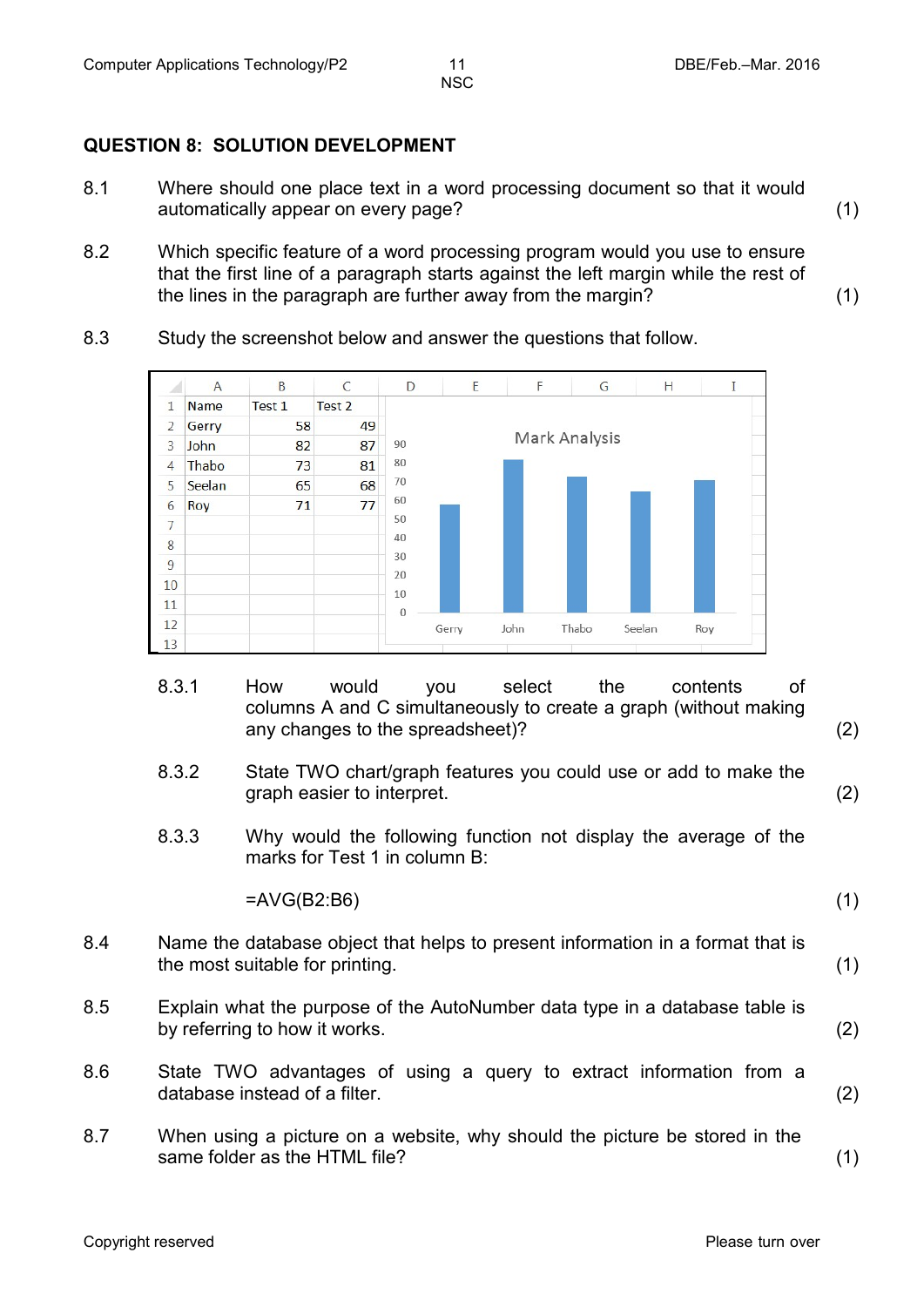8.8 The following HTML code was used to format a heading on a web page to bold:

### *<h1><b><i> Technology <h1></b></i>*

Identify the problems or mistakes that appear in the HTML code above. (2)

**[15]**

**TOTAL SECTION B: 75**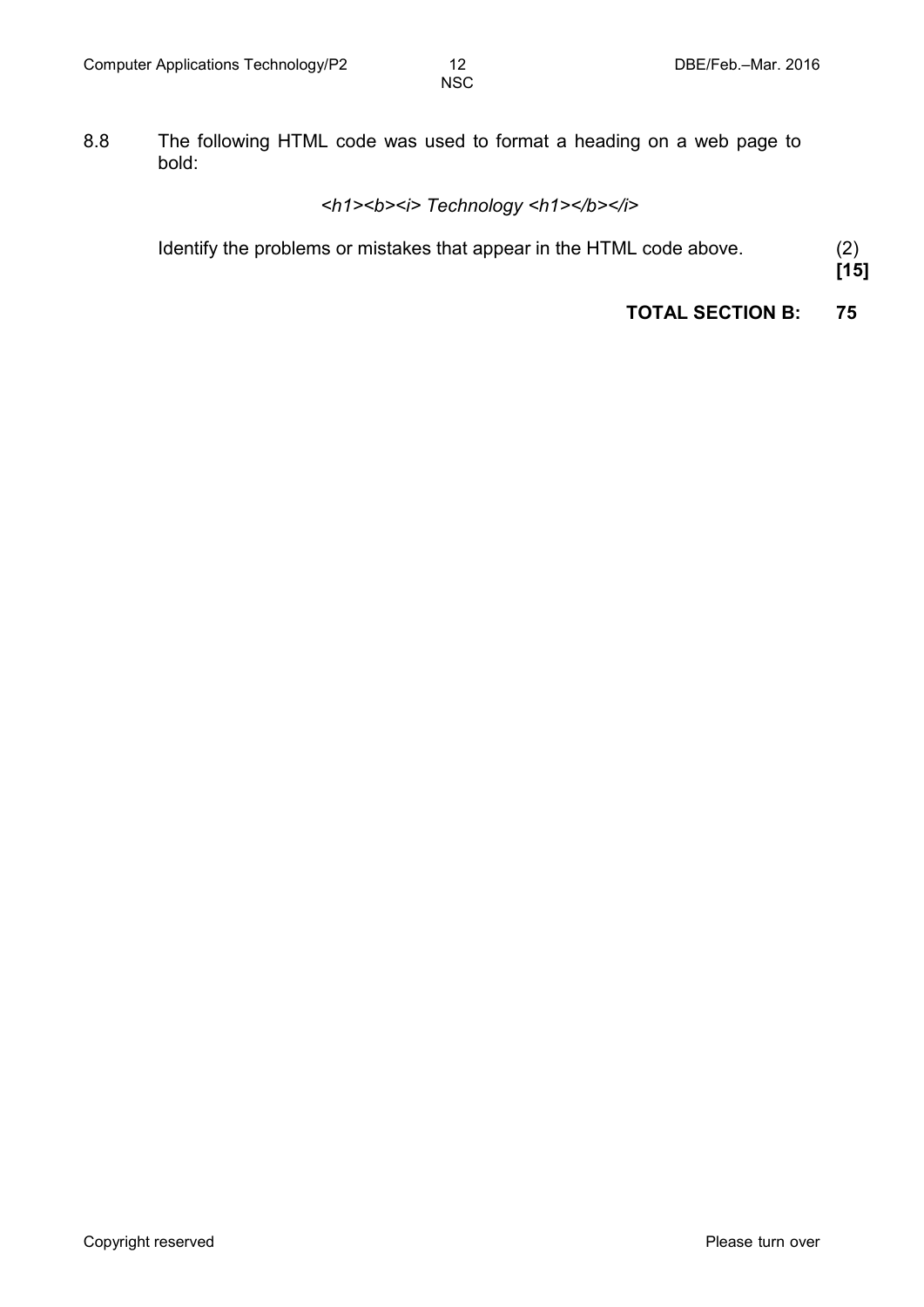#### **SECTION C**

#### **QUESTION 9: INTEGRATED SCENARIO**

Your school has been selected to test a new system where tablets and e-books will be replacing paper-based textbooks. The network infrastructure in the school will have to be upgraded and tablets purchased for each learner and staff member.

9.1 The following tablet is one of the options being considered:

| 8.0" tablet                             |
|-----------------------------------------|
| 1.4 GHz Quad core CPU                   |
| 16 GB internal storage                  |
| 2 GB RAM                                |
| MicroSD slot                            |
| 8 MP rear-facing camera                 |
| 2 MP front-facing camera                |
| Android 4.4 KitKat                      |
| 802.11 a/b/g/n, Bluetooth 4.0 and GPS   |
| Voice recognition and security software |

| 9.1.1 | What is the size of the screen of the tablet?                                                          | (1) |
|-------|--------------------------------------------------------------------------------------------------------|-----|
| 9.1.2 | Which operating system is installed on the tablet?                                                     | (1) |
| 9.1.3 | What will the MicroSD slot be used for on this tablet?                                                 | (1) |
| 9.1.4 | Why will the rear-facing camera typically have a higher resolution<br>than the camera facing the user? | (2) |
| 9.1.5 | What is the speed of the processor in the specifications?                                              | (1) |
| 9.1.6 | Give ONE possible use for voice recognition software other than<br>for security purposes.              | (1) |
| 9.1.7 | Give TWO situations where a laptop would possibly be more<br>suitable to use than a tablet.            | (2) |
| 9.1.8 | What would the information provided by a GPS device indicate to a<br>user?                             | (1) |
| 9.1.9 | What does the '802.11 a/b/g/n' specification indicate in terms of the<br>capabilities of the tablet?   | (1) |
|       |                                                                                                        |     |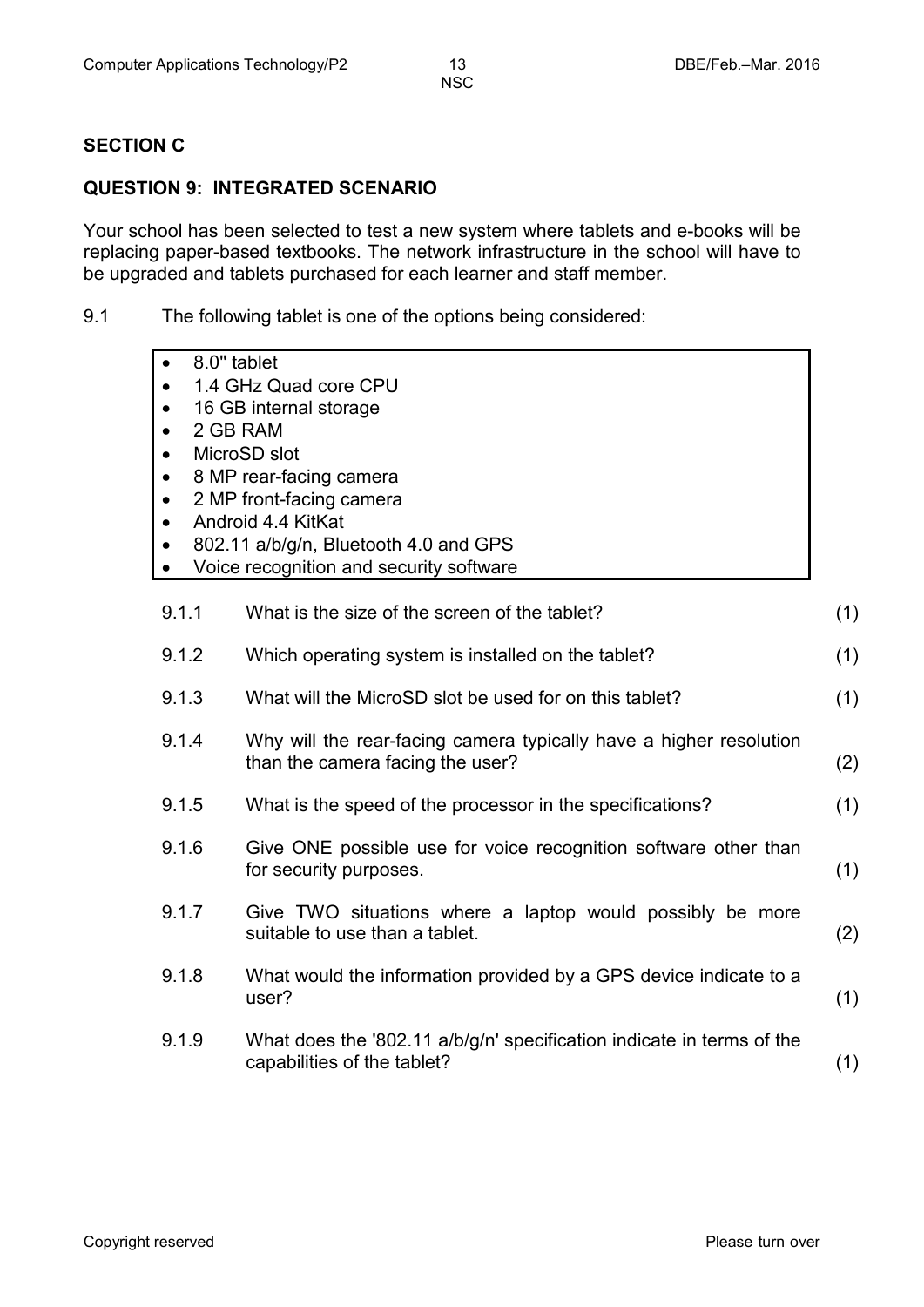- 9.2 In order for the tablets to be used effectively at school, they need to be connected to a wireless network. 9.2.1 State ONE situation in which it would be better to install a wired network instead of a wireless network. (1)
	- 9.2.2 The school has the option of introducing BYOD.

Explain what *BYOD* is. (Do NOT simply expand the acronym.) (1)

- 9.3 Staff and learners will be able to add notes in their e-books. They will have to make regular backups of these notes in case a tablet is lost or stolen.
	- 9.3.1 Give TWO reasons why backups might not be done on a regular  $\blacksquare$ basis. (2)
	- 9.3.2 State TWO advantages of using cloud storage for backups. (2)
- 9.4 The software that is used to control the tablets has a bug that prevents it from performing as it should.
	- 9.4.1 What is the main difference between a *software bug* and a *virus*? (2)
	- 9.4.2 Explain the difference between a *patch* and a *service pack* in terms of fixing software bugs. (2)
	- 9.4.3 Many programs allow you to give them permission to automatically download and install patches and updates without you having to do so yourself.

State TWO potential disadvantages of this approach. (2)

- 9.5 A document that a teacher needed has been deleted from her laptop; however, she still has a printed copy.
	- 9.5.1 Which hardware device would she need to make a digital copy of the document? (1) 9.5.2 Explain what *OCR software* is and how it could assist the teacher in the scenario above. (2)
	- 9.5.3 State ONE limitation of OCR software. (1)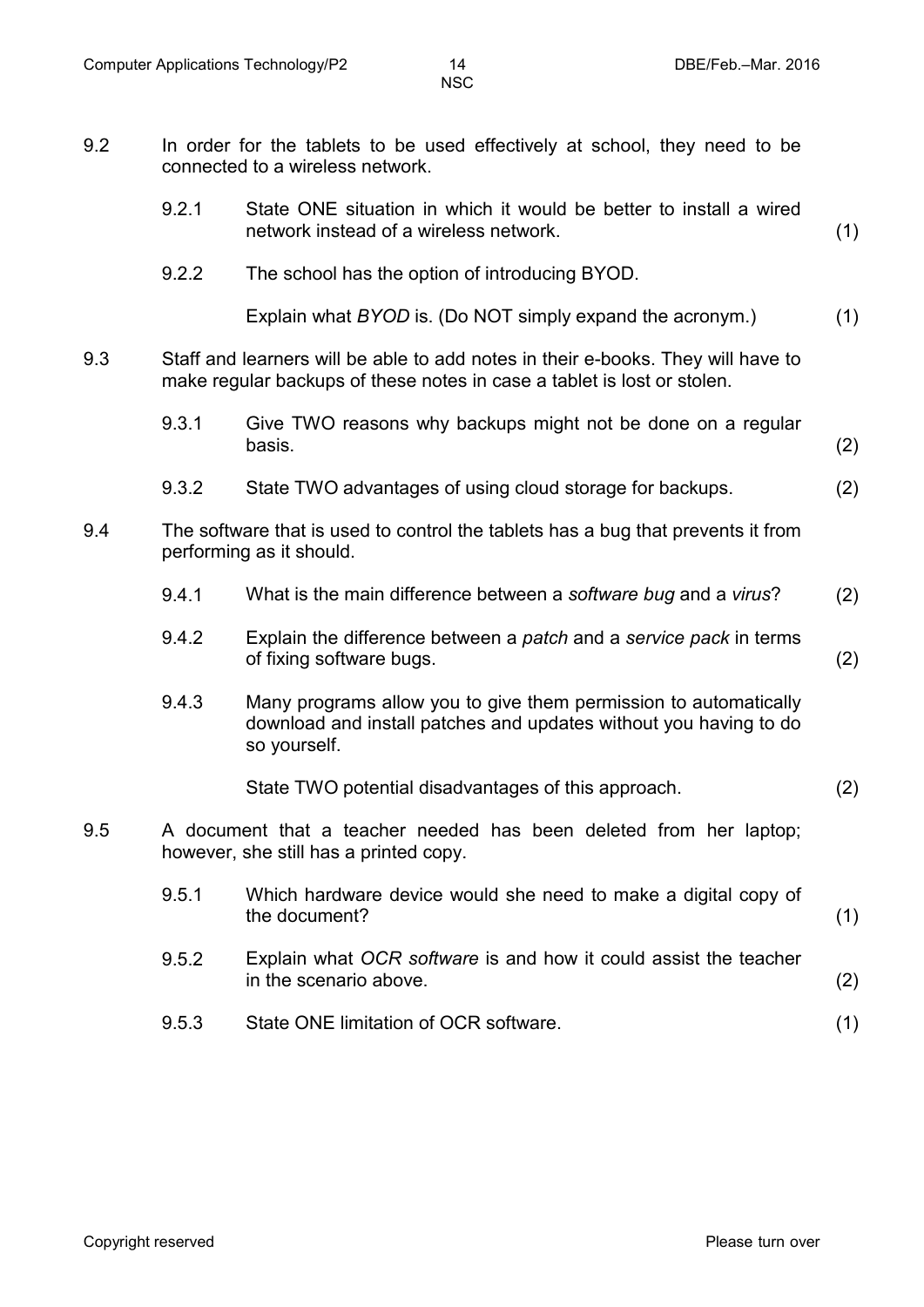9.6 The Internet will give learners the opportunity to access large amounts of information when doing research.

|      | 9.6.1                                                                                             | State TWO ways in which learners can avoid becoming victims of<br>information overload.                                          |     |  |  |  |
|------|---------------------------------------------------------------------------------------------------|----------------------------------------------------------------------------------------------------------------------------------|-----|--|--|--|
|      | 9.6.2                                                                                             | State TWO ways in which learners can narrow down results of an<br>Internet search to produce fewer but more relevant results.    | (2) |  |  |  |
|      | 9.6.3                                                                                             | What is the difference between a search engine and a web<br>browser?                                                             | (2) |  |  |  |
| 9.7  | Some of the tablets cannot connect to the wireless network.                                       |                                                                                                                                  |     |  |  |  |
|      | the network.                                                                                      | Give TWO possible reasons for this if there is nothing wrong with the tablet or                                                  | (2) |  |  |  |
| 9.8  | The school principal has to inform parents in a letter about an important event<br>at the school. |                                                                                                                                  |     |  |  |  |
|      | 9.8.1                                                                                             | The letters will be placed in personalised envelopes.                                                                            |     |  |  |  |
|      |                                                                                                   | Which word processing function could he use to automatically print<br>the necessary details on these envelopes?                  | (1) |  |  |  |
|      | 9.8.2                                                                                             | Name ONE example of an instant messaging application that he<br>can use to inform parents that the letter has been sent to them. | (1) |  |  |  |
| 9.9  | The school principal would like to use crowd funding to pay for the wireless<br>network.          |                                                                                                                                  |     |  |  |  |
|      |                                                                                                   | What is crowd funding?                                                                                                           | (2) |  |  |  |
| 9.10 |                                                                                                   | What would NFC (near field communication) be used for?                                                                           | (1) |  |  |  |
| 9.11 | The school principal has installed various freeware and shareware programs<br>on his computer.    |                                                                                                                                  |     |  |  |  |
|      | 9.11.1                                                                                            | What is the major difference between freeware and shareware?                                                                     | (2) |  |  |  |
|      | 9.11.2                                                                                            | Why would the school principal install shareware on his computer                                                                 |     |  |  |  |

instead of proprietary software? (1)